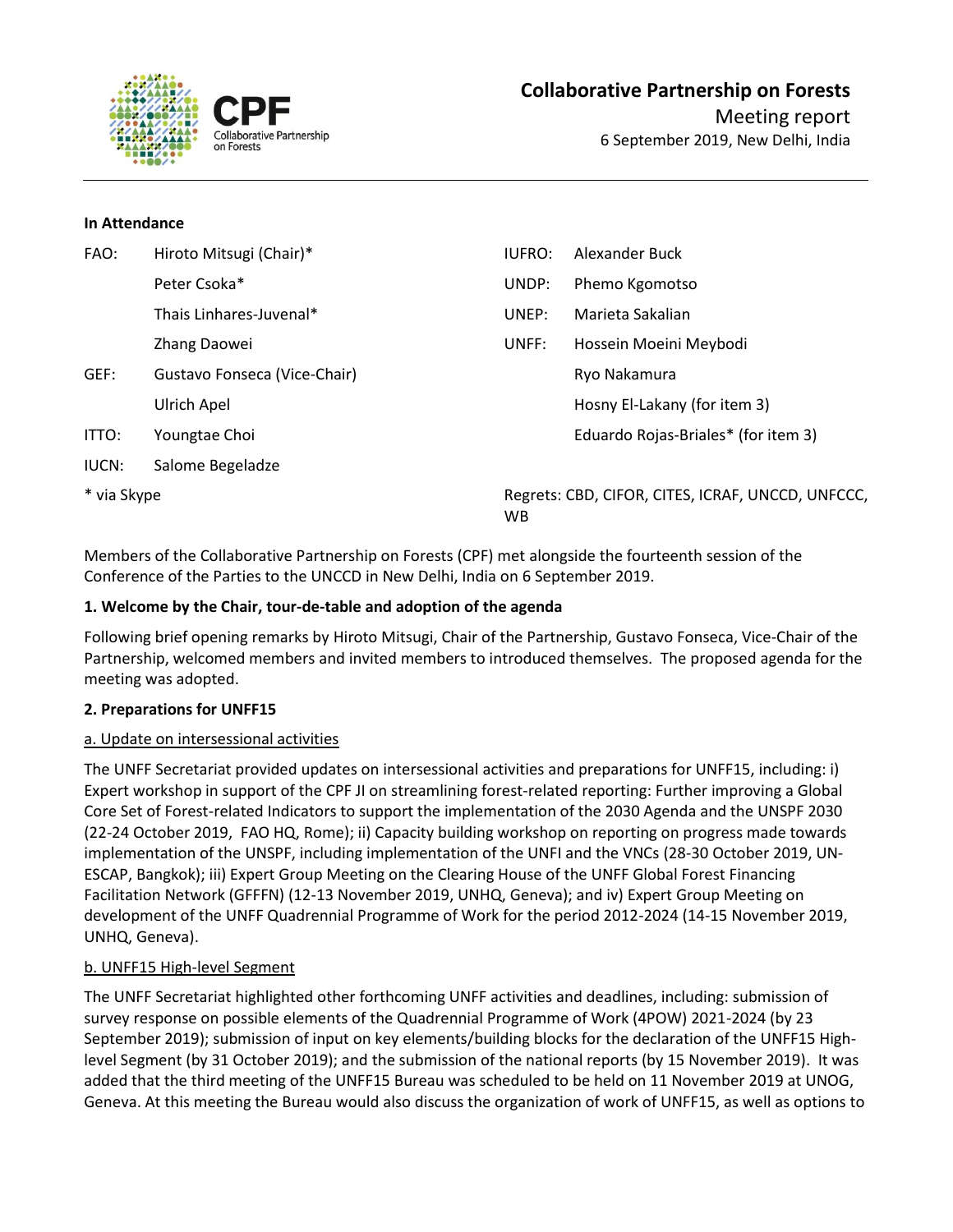expedite for a consensus on the draft HLS declaration. This may include organization of informal consultation on the zero draft ministerial declaration of the UNFF15 High-level Segment in March 2020, subject to confirmation. In this regard, the UNFFS added that it would be important for the CPF members to consolidate and provide their views on the Declaration, and the organization of the CPF Dialogue, prior to the Bureau meeting.

## c. CPF Dialogue

Members discussed the possibility to organize a CPF dialogue on the margins of UNFF15, noting the need to identify focused target stakeholder groups, particularly women, civil society and youth. Members noted that a CPF dialogue at the margins of UNFF 15 would be timely and important to share the new CPF vision with all stakeholders. It was suggested to prepare a proposal for the organization of the dialogue building on experiences of similar dialogues held by the Collaborative Partnership on Wildlife.

# **Key actions to be taken:**

- The Chair will circulate a note on the experience of the Collaborative Partnership of Wildlife dialogues and the organization of the CPF Dialogue for members' consideration;
- The Chair in consultation with members will submit its proposal on the organization of the CPF dialogue and share it with the UNFFS for inclusion in the agenda of the third meeting of the UNFF15 Bureau by 31 October 2019;
- **■** Members are invited to participate in the forthcoming UNFF Expert Group Meetings and other intersessional activities in preparation for UNFF15.

# **3. Development of the CPF strategic vision towards 2030**

### a. Presentation of the findings of the study

Hosny El-Lakany and Eduardo Rojas-Briales, UNFF consultants, presented the main findings of the draft analytical study on the development of the CPF strategic vision towards 2030, outlining objectives, approach and results of the study, including an initial proposal for structure, main components and issues, as well as strategic priorities for inclusion in the vision.

Members discussed possible ways to advance global forest policy coherence through the development of the vision, noting the importance to focus the vision on how CPF could contribute to advance the achievement of the Global Forest Goals, particularly targets under Goal 6, and operationalize the vision through the CPF work plans. It was suggested to focus the language of the vision on a concise, strategic and high-level message. The Policy Document and the Workplan should be complementary to the Visions so the three documents together provide policy and operational guidance for the Partnership. The Vision should aim at assisting Member States to advance implementation of the UNSPF 2030, using the agreed language from the CPF Policy Document, the UNSPF 2030 and other global forest-related targets and commitments.

Other suggestions included: review of the status of the implementation of the vision in 2024 at the mid-term review of the International Arrangement on Forests; inclusion of the UN decade on ecosystem restoration in the vision as a tool to enhance cooperation among CPF members.

### b. Next steps and timetable of the working group

Members explored possible next steps and timetable for the task of the working group on the development of the CPF strategic vision towards 2030. Members suggested that a concrete recommendation/proposal for the vision by the two consultants would provide a good basis to facilitate the work of the working group.

It was suggested to hold the next meeting of the working group on 15 November 2019 at UNHQ, Geneva in conjunction with the UNFF Expert Group Meetings on the GFFFN Clearing House and the 4POW 2021-2024.

# c. Meeting of CPF Heads and Principals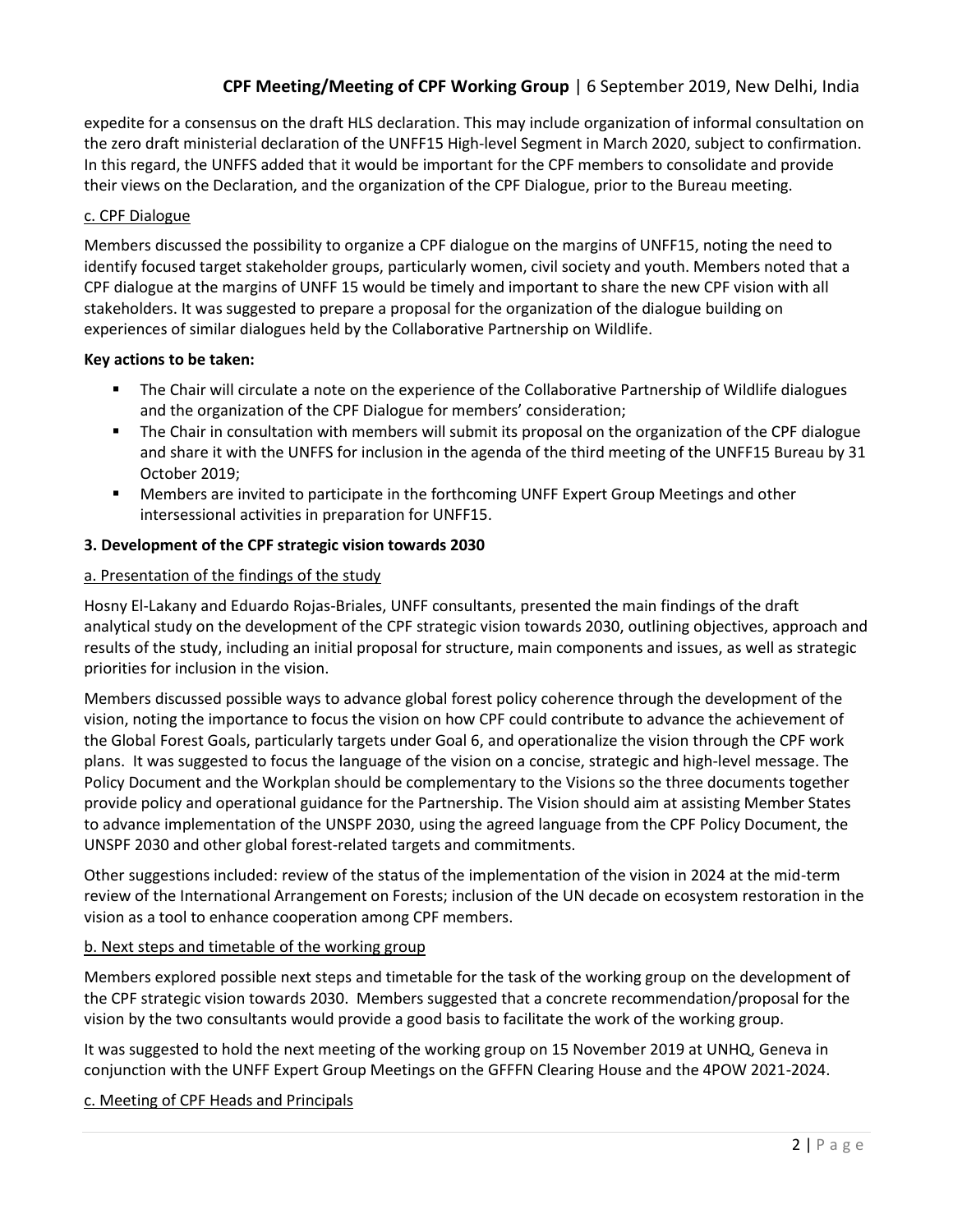FAO offered to host the meeting of the CPF Heads and Principals on 27 January 2020 at FAO HQ, Rome. Members noted the importance to expedite the work of the working group to prepare a proposal for the vision well in advance of the meeting of the CPF Heads and Principals to ensure preparation of the meeting in a timely manner. Some members proposed that if CPF heads and principals of their organizations are not available for the meeting, their representatives should come to the meeting being authorized to make decision with regard to the new CPF vision on their behalf.

# **Key actions to be taken:**

- Members will provide concrete comments and suggestions to chapter 8 and 9 of the draft consultants' report by 20 September 2019;
- UNFF consultants will revise the draft report for consideration by the working group, taking into account the discussion held at the CPF meeting and written inputs to be provided by members;
- The secretariat will circulate a timetable for the development of the draft proposal for the vision and CPF-UNFF meeting schedules and deadlines;
- The Chair in consultation with the secretariat will propose the draft programme of the meeting of the working group scheduled to be held on 15 November 2019 at UNHQ, Geneva;
- Members will inform the availability of their head/principal to participate in the meeting of CPF Heads and Principals tentatively scheduled to be held on 27 January 2020 at FAO, Rome.

# **4. Implementation of the CPF Work Plan**

# a. CPF at CITES COP18, UNCCD COP14, SG Climate Summit, UNFCCC COP25, Post-2020 Global Biodiversity Framework

Members considered possible CPF participation in the forthcoming major meetings of members to strengthen the visibility of the Partnership.

UNEP informed that the Environment Management Group will facilitate the coordination of the UN input to the development of the post-2020 Global Biodiversity framework. It was added that the UN Decade on Ecosystem Restoration 2021-2030 could provide an opportunity for the CPF's contribution.

FAO introduced the draft letter of the Chair addressed to the UN Secretary-General to communicate the Partnership's readiness to support and promote contributions of forests to sustainable development on the occasion of the 2019 Climate Action Summit, reminding members to provide comments, if any, by 9 September 2019. It was suggested to include a reference to the SDG Summit and partner with DESA Under-Secretary-General in view of his secretariat role in organizing the Climate Action Summit and the SDG Summit.

FAO shared that the Government of Chile was considering organizing a forest day during the UNFCCC COP25, under which events could be held to highlight issues related to forests and climate change, and offered further information after the conclusion of the LACFC session. UNFF also shared that DESA was planning to have its pavilion at the UNFCCC COP25, under which side event(s) on forests could be held in partnership with CPF members.

IUCN shared an update on the IUCN World Conservation Congress to be held from 11 to 19 June 2020 in Marseille, France, which could provide a platform to organize CPF activities.

# **Key actions to be taken:**

Members will provide comments and inputs to the draft letter of the Chair to the UN Secretary-General by 9 September 2019.

b. Follow-up to the donor meeting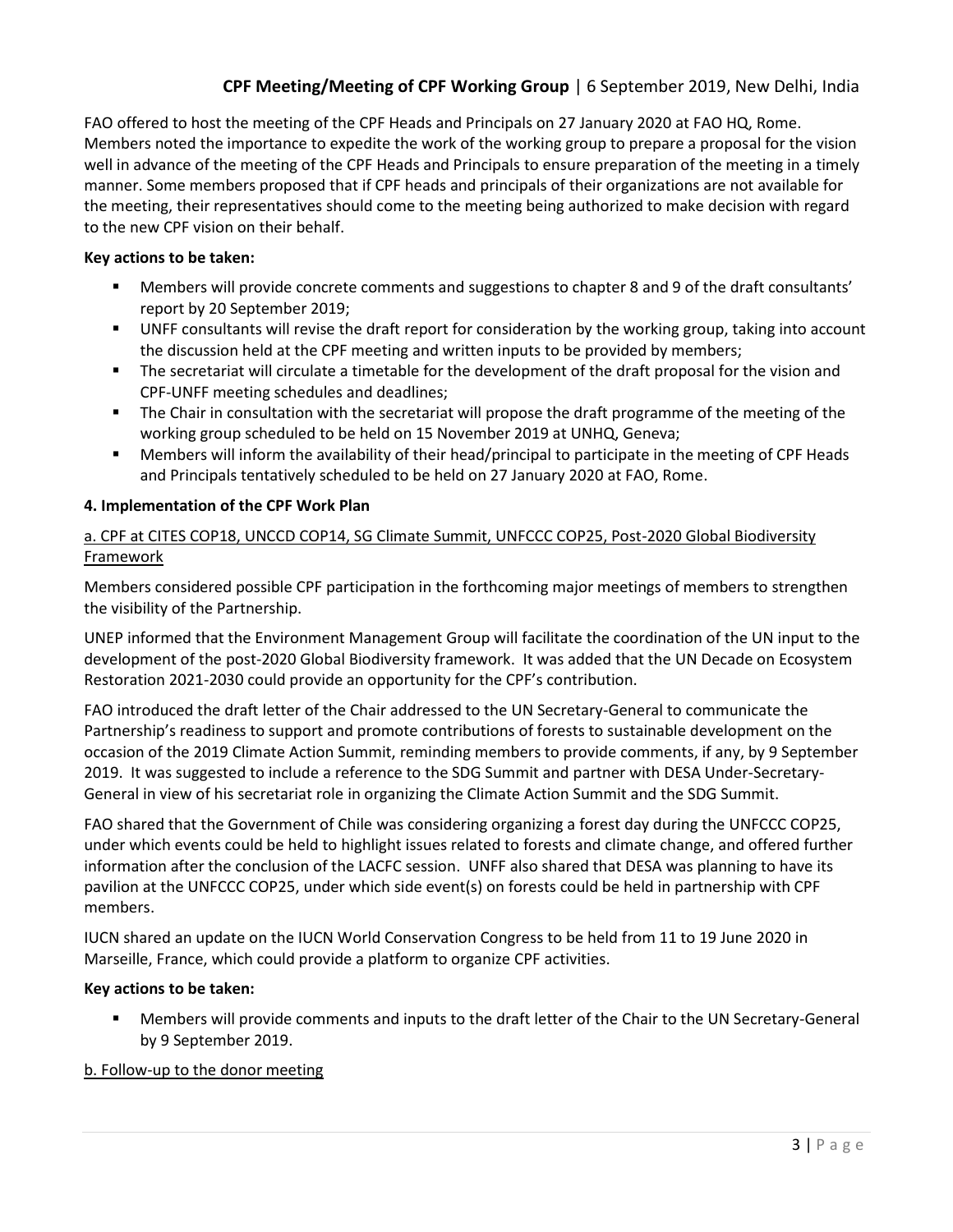FAO informed that the minutes of the last donor meeting held on the margins of UNFF14 was to be finalized and suggested to support Germany who is expected to share it with the anticipated members of the donor community, together with the updated projects. FAO proposed to hold the next CPF donor meeting in conjunction with UNFF15 or FAO COFO25 scheduled to be held from 20-26 June 2020.

Members stressed the importance to take into account the lessons learned from the past donor meetings when organizing the next meeting, noting the need to prepare new Joint Initiative proposals to ensure clear opportunities for funding. It was added that a new initiative on forest education was being considered by FAO and IUFRO.

# **Key actions to be taken:**

Members will continue to develop new Joint Initiatives proposals, taking into account donors' interests and funding opportunities.

# c. Update on recent Joint Initiatives activities and JIs in the pipeline

GEF informed that it held a follow-up meeting on green finance jointly with CIFOR and UNEP, highlighting its possible next steps to prepare a project proposal for submission to GEF and to donors for co-financing.

IUFRO provided an update on the GFEP assessment on forests and poverty, outlining the outcome of the scoping meeting and the first meeting of the expert panel, as well as the forthcoming schedules leading up to the launch of the assessment report on margins of the 75th session of the UN General Assembly in 2020. The second meeting of the expert panel will be hosted by CIFOR-ICRAF in January 2020 in Nairobi, Kenya.

ITTO shared that it held an expert workshop in June 2019 in Switzerland to develop guidelines on tropical forest landscape restoration (FLR) in support of the JI on FLR. It was added that ITTO plans to convene an international forum "Together Towards Global Green Supply Chains" from 22–25 October 2019 in Shanghai and Huzhou, China to consider the importance of legal and sustainable wood product supply chains and promote the establishment of a platform to facilitate business exchanges and collaboration among wood product producers, buyers, industries and markets worldwide.

FAO briefed members on the status of the 2019 Wangari Maathai Award (WMA), highlighting the selection of the award winner by the jury and the schedule of the award ceremony scheduled to be held on 30 September 2019 during the IUFRO Congress in Curitiba, Brazil, and noted the relatively modest interest in members to contribute financially.

FAO provided an update on the JI on streamlining forest-related reporting. The expert workshop entitled "Further improving a Global Core Set of Forest-related Indicators to support the implementation of the 2030 Agenda and the UNSPF 2030" is scheduled to be held from 22-24 October 2019 at FAO HQ, Rome, adding that its outcome will feed into the work of the CPF taskforce scheduled in 2020.

FAO informed that the first dialogue of the Sustainable Wood for Sustainable World (SW4SW) took place from 28-30 May 2019 in Douala, Cameroon, highlighting the outcome of the meeting and the plan for the next dialogue scheduled to be held from 29-31 October 2019 in Pretoria, South Africa. These regional dialogues are held in partnership with a wide range of stakeholders and highlight regional priorities to strengthen sustainable wood value chains and consider the formulation of a preliminary roadmap.

IUCN shared that its new publication on forest landscape restoration, land degradation neutrality and the Bonn Challenge with a focus on country actions will be launched on the margins of the UNCCD COP14.

UNFF shared that its UNCCD COP14 side event will be held on 12 September 2019 with the participation of several CPF members as speakers.

# **5. Strategic discussion on the issue of CPF membership**